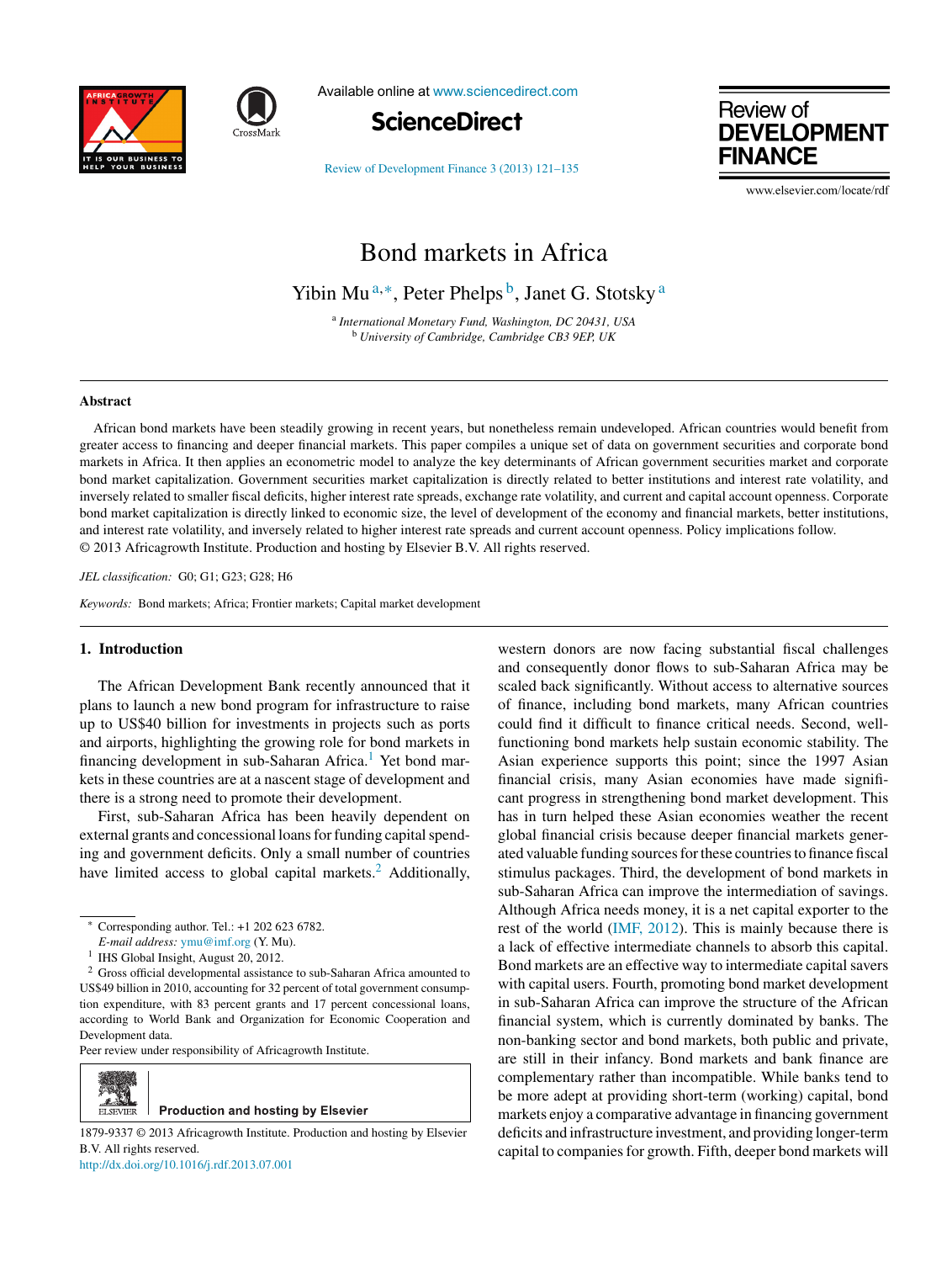enable central banks in sub-Saharan Africa to conduct monetary policy more effectively. At present, many banks have few domestic fixed-income instruments to use for sterilization other than short-term government debt. Deeper bond markets would provide a wider, more effective range of instruments for monetary policy implementation.

This paper investigates empirically the determinants of local currency bond markets in sub-Saharan Africa. $3$  Although a number of countries have issued sovereign bonds in foreign currencies, we focus on local currency bond markets because of the importance of the local currency markets compared to international sovereign bonds and because of the need to focus on African countries' ability to overcome what is referred to in the literature as "original sin," that is, the inability to issue debt in local currency.<sup>4</sup>

We use data for local currency government securities market capitalization for 36 countries, over the years 1980–2010, along with a newly developed database for corporate bond market capitalization. This sample makes the study the largest of its kind in terms of both number of countries included and number of years covered. To investigate the determinants of bond markets, we draw upon an econometric approach used in [Eichengreen](#page--1-0) [and](#page--1-0) [Luengnaruemitchai](#page--1-0) [\(2004\),](#page--1-0) [Claessens](#page--1-0) et [al.](#page--1-0) [\(2007\),](#page--1-0) and [Adelegan](#page--1-0) [and](#page--1-0) [Radzewicz-Bak](#page--1-0) [\(2009\),](#page--1-0) among others. We use generalized method of moments estimation, in view of possible endogeneity among variablesrelevant to bondmarket development.

This research aims to achieve three purposes. First, it outlines the current situation of local currency bond markets including both government securities and corporate bond markets in sub-Saharan African countries. Second, it discusses and estimates key determinants of bond market development in sub-Saharan Africa. Finally, it offers policy advice for enhancing bond market development in sub-Saharan Africa.

The structure of this paper is as follows. Section 2 reviews the relevant literature. Section [3](#page--1-0) provides an overview of the government securities and corporate bond markets in sub-Saharan Africa. Section [4](#page--1-0) sets out the analytical framework and discusses the econometric methodology underpinning the empirical analysis. Section [5](#page--1-0) presents and discusses the results from the estimation. Section [6](#page--1-0) draws out the policy implications of the findings from the previous section and concludes.

### **2. Literature review**

The research on African financial sector development is growing. Most of the literature has so far focused on financial development of the banking sector and stock markets (e.g., [Detragiache](#page--1-0) et [al.,](#page--1-0) [2005;](#page--1-0) [McDonald](#page--1-0) [and](#page--1-0) [Schumacher,](#page--1-0) [2007;](#page--1-0) [Yartey](#page--1-0) [and](#page--1-0) [Adjasi,](#page--1-0) [2007;](#page--1-0) [Andrianaivo](#page--1-0) [and](#page--1-0) [Yartey,](#page--1-0) [2009;](#page--1-0) [Anayiotos](#page--1-0) [and](#page--1-0) [Toroyan,](#page--1-0) [2009;](#page--1-0) [Kablan,](#page--1-0) [2010;](#page--1-0) and [Beck](#page--1-0) et [al.,](#page--1-0) [2011\).](#page--1-0) Relatively little attention has focused on development of public and private bond markets.<sup>5</sup>

Several studies have examined the determinants of bond markets in more developed economies. [Eichengreen](#page--1-0) [and](#page--1-0) [Luengnaruemitchai](#page--1-0) [\(2004\)](#page--1-0) consider a broad set of determinants of bond market development, using panel data from 1990 to 2001, for a sample of 41 developing and developed countries, with a focus on emerging Asia. After regressing several measures of domestic currency bond markets capitalization on various explanatory variables, they conclude that market size matters, while poor accounting standards hinder development of private debt markets, along with corruption and low bureaucratic quality. Well-capitalized bank systems promote bond markets. Stability of exchange rates encourages bond market development, and an absence of need for public financing discourages public bond markets. Capital controls also discourage bond market development. [Eichengreen](#page--1-0) et [al.](#page--1-0) [\(2008\)](#page--1-0) extend this analysis on a range of developing and developed countries, with a focus on Latin America. In line with [Eichengreen](#page--1-0) [and](#page--1-0) [Luengnaruemitchai](#page--1-0) [\(2004\),](#page--1-0) they find that country size is positive and significant, with a concave relationship. GDP per capita is also positive and concave and trade openness is positive and significant. The domestic interest rate is negative and significant only for government bonds. Interest rate volatility is positively correlated with the private bond market and negatively with the government bond market. Domestic credit is positively and concavely related to financial bonds. The interest rate spread is positively correlated with the corporate but not public bond market. The opposite is found for financial bonds. Stricter capital controls are correlated with large public bond markets, but do not influence private bond markets. Larger public debt is linked to large public bond markets but is not significant with regard to private bond market determinants.

[Eichengreen](#page--1-0) et [al.](#page--1-0) [\(2008\)](#page--1-0) find however counterintuitive results regarding some of the institutional and corporate governance variables. For instance, they find that stronger creditor rights result in smaller private bond markets. Countries with legal codes of French origin have larger bond markets and those with German and Scandinavian legal codes have the largest bond markets. Latitude is negative and significant along with the Latin American dummy variable. They conclude that a limited number of policy variables and country characteristics explain the difference in private bond capitalization between Latin America and advanced economies. Country size and level of development are critical along with development of the financial system and historical and geographical factors. Policy variables such as macroeconomic stability, openness, investor protection, cost of contract enforcement, and pension privatization also have some explanatory power.

[Claessens](#page--1-0) et [al.](#page--1-0) [\(2007\)](#page--1-0) focus on public bond market development. Their data covers developing and developed countries, over the 1993–2000 period and they incorporate a range of

<sup>3</sup> [Russ](#page--1-0) [and](#page--1-0) [Valderrama](#page--1-0) [\(2012\)](#page--1-0) provide an overview of the theoretical literature regarding the choice between bank and bond finance.

<sup>&</sup>lt;sup>4</sup> In 2010, we estimate international sovereign bonds, issued by sub-Saharan countries, at US\$5 billion (according to Bloomberg International) compared to local currency government securities markets of US\$135 billion.

<sup>5</sup> [Felman](#page--1-0) et [al.](#page--1-0) [\(2011\)](#page--1-0) and [Gray](#page--1-0) et [al.](#page--1-0) [\(2011\)](#page--1-0) investigate market infrastructure aspects of development of bond markets in Asia and other emerging economies.